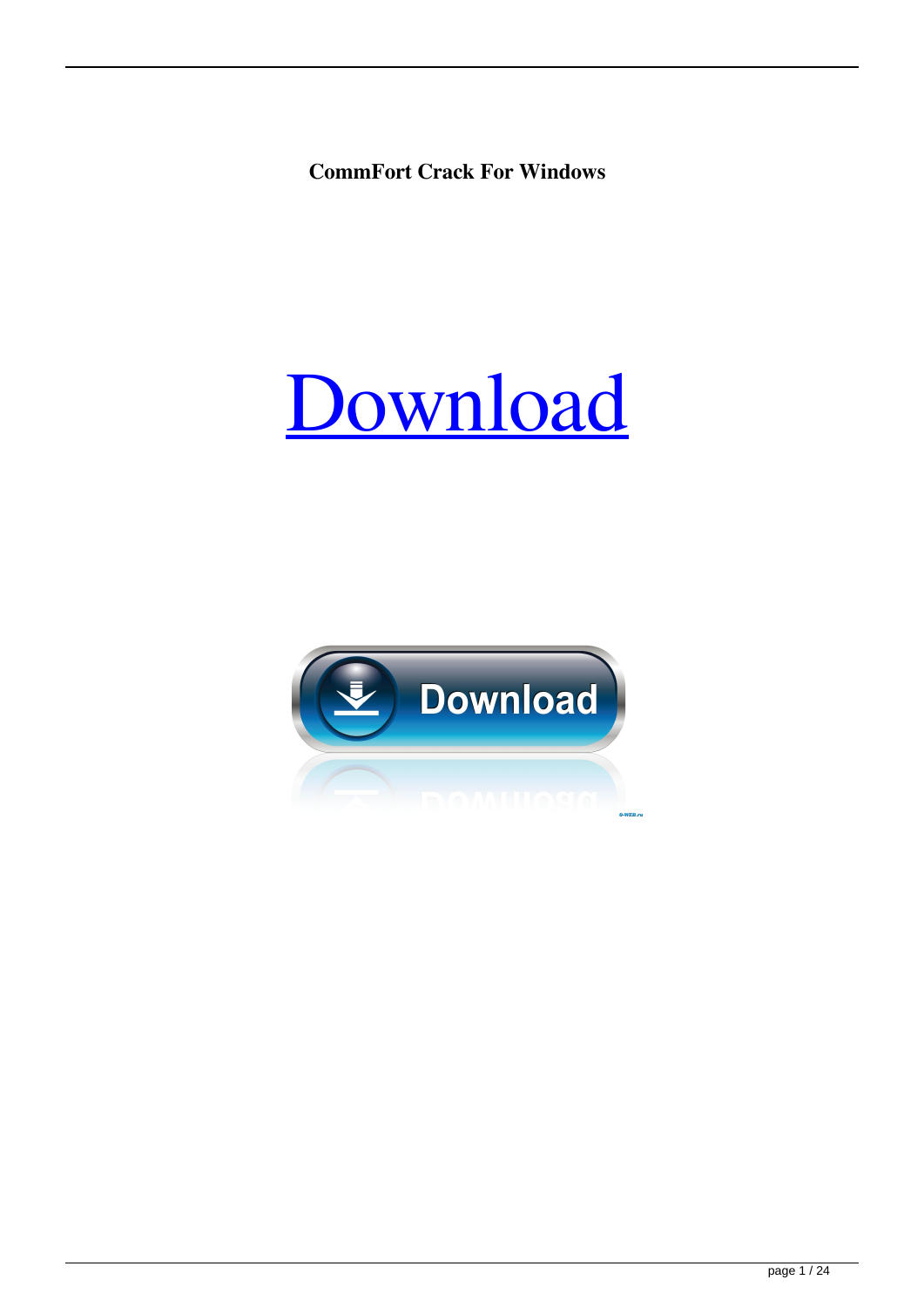This kind of chat messaging system is commonly used in any type of network (for example, in business, educational and private use), as well as in game servers, etc. Within the framework of this application, it is possible to create private or public channels, as well as private messages. It also features the ability to allow users to screen-share their PCs' displays. CommFort Review: If you want to quickly and easily establish a private communication system for local network computers,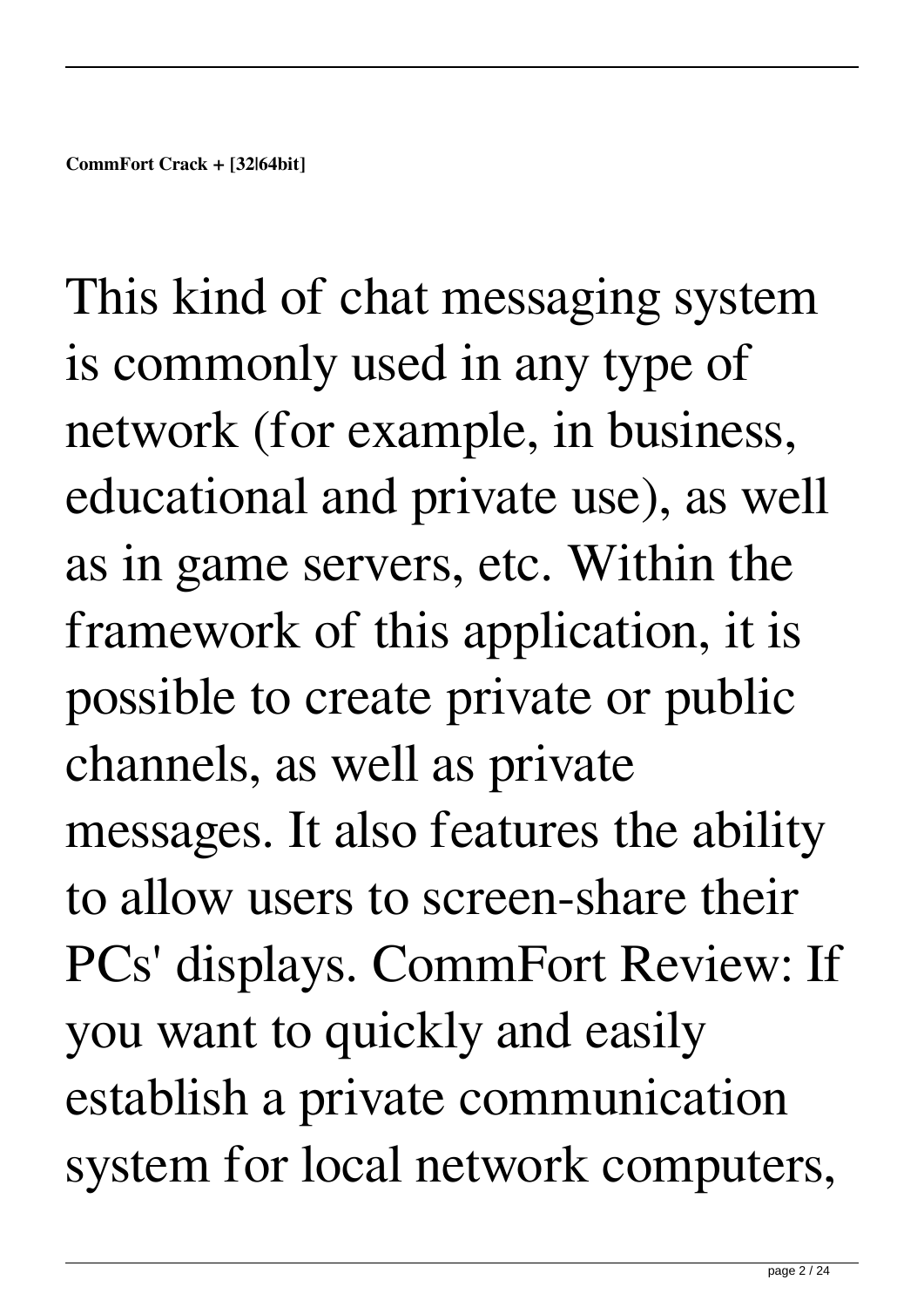CommFort is a perfect tool to do it. The excellent program will definitely prove to be beneficial for many. It does not matter whether you work alone or in a team. This will be the best alternative for your collaboration in any case. Isinghin.org Offline Publisher Description Isinghin.org is a tool for chatting in real time with your friends online. With Isinghin.org you can chat with your friends on Skype, AIM, Yahoo and other platforms. To make the communication faster, you can choose the free web interface, or you can download the desktop or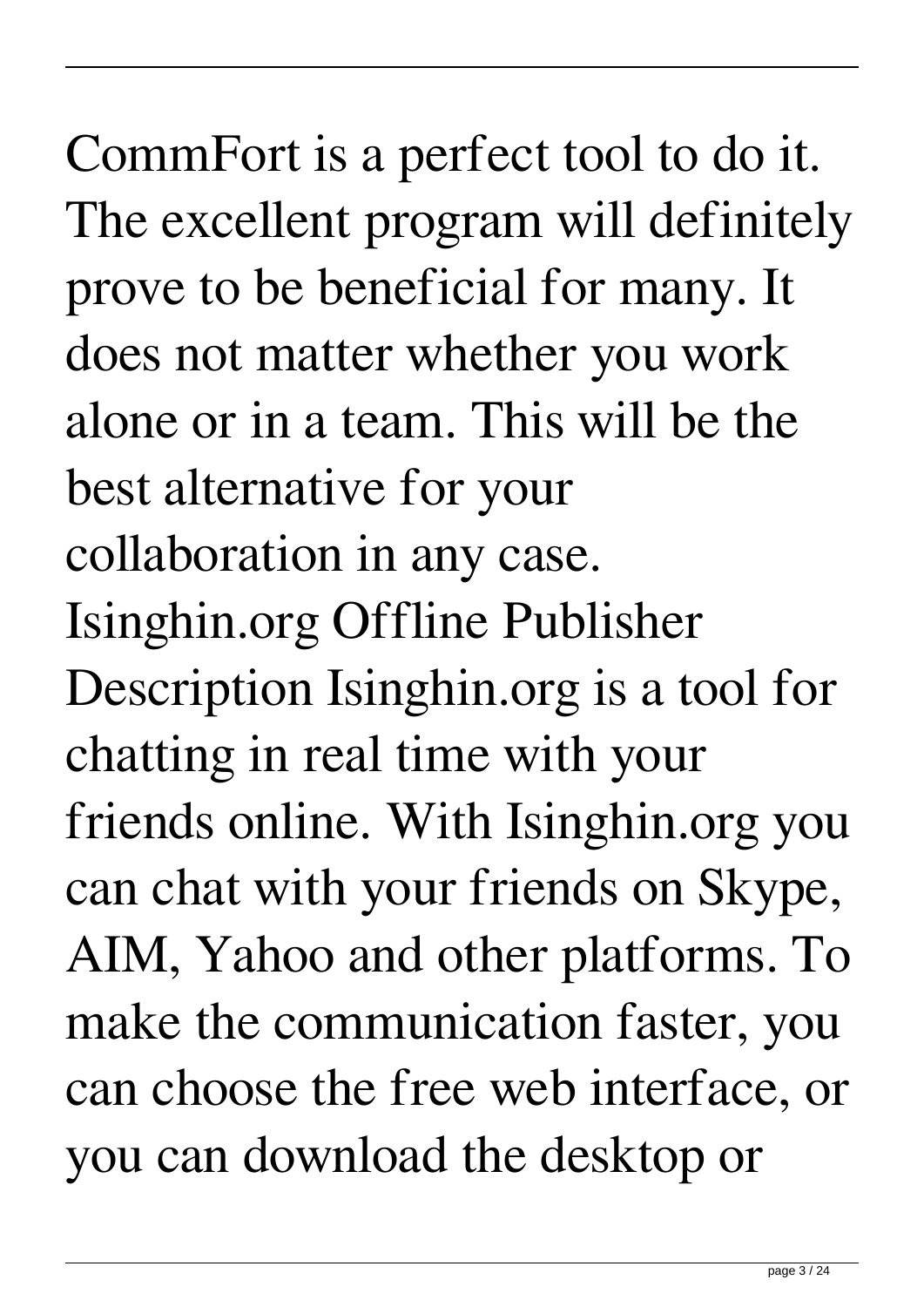mobile app. CommFort Description: This kind of chat messaging system is commonly used in any type of network (for example, in business, educational and private use), as well as in game servers, etc. Within the framework of this application, it is possible to create private or public channels, as well as private messages. It also features the ability to allow users to screen-share their PCs' displays. CommFort Review: If you want to quickly and easily establish a private communication system for local network computers, CommFort is a perfect tool to do it.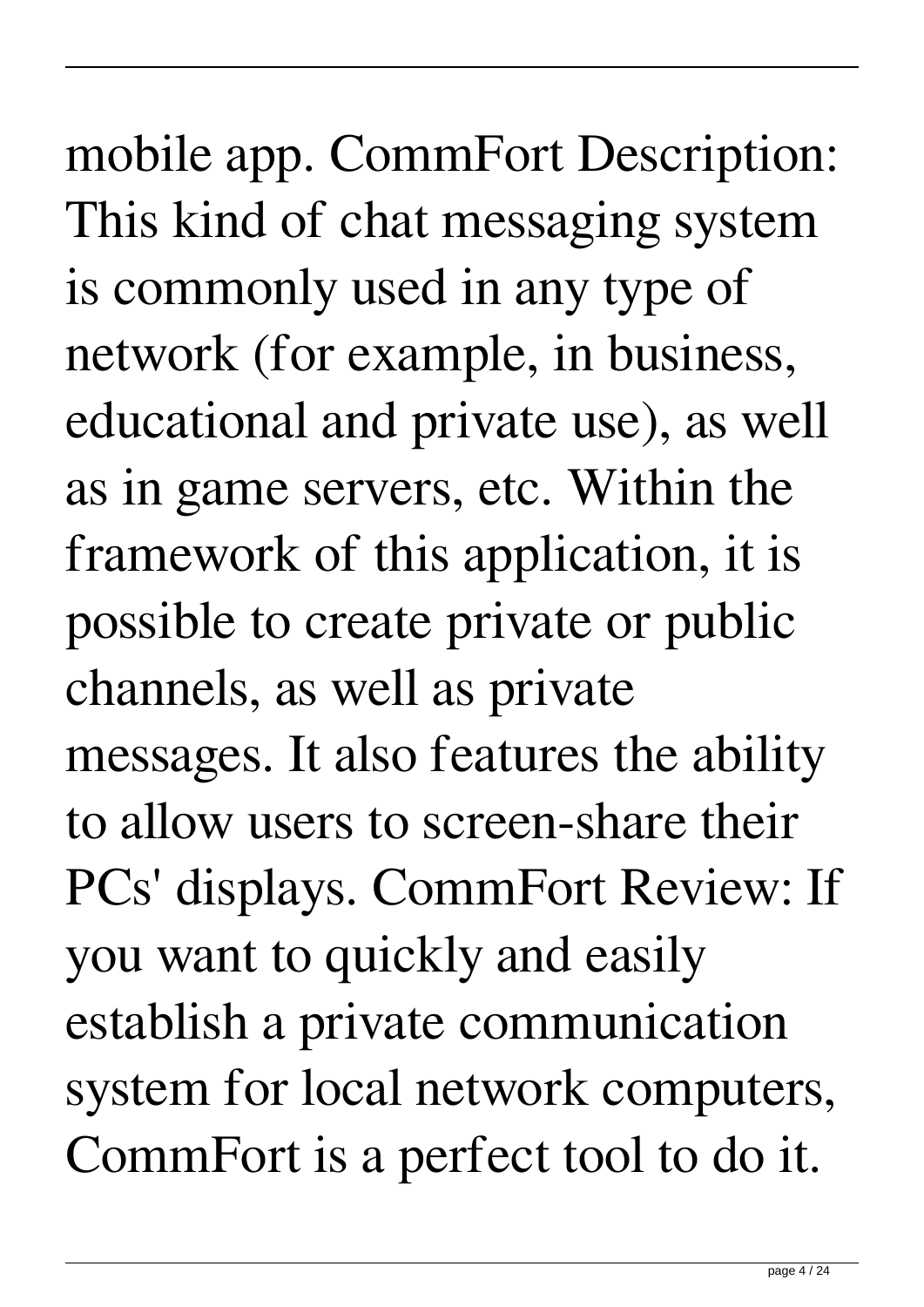The excellent program will definitely prove to be beneficial for many. It does not matter whether you work alone or in a team. This will be the best alternative for your collaboration in any case. Softonic Promo Code Name: Using this program will make it possible for you to create your own chat rooms in seconds. It is easy to set up and can be customized to allow you to interact in a diverse range of ways, such as instantly messaging with multiple people at once or having a private chat with another individual. It also allows you to have constant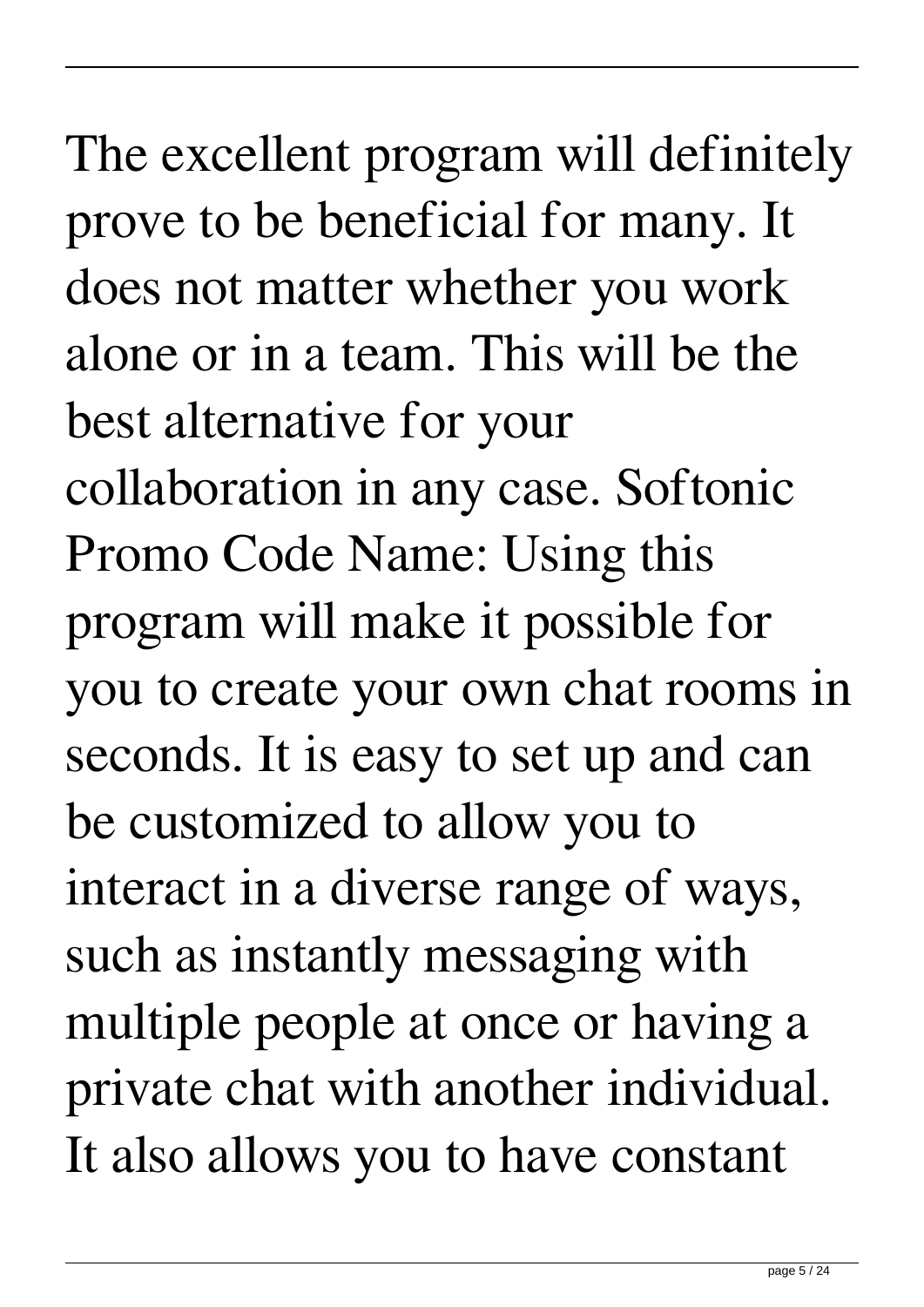access to all the chats you have made on CommFort in real time without having to open multiple programs. It works both on local network systems and over the internet. The application is also fully compatible with Windows 10. Softonic Coupon Codes Compatible

**CommFort Free Download (Updated 2022)**

KEYMACRO is a LAN communications program for Windows 95, 98, ME, NT, 2000, and XP. It supports file transfers, network games, and Internet chat. It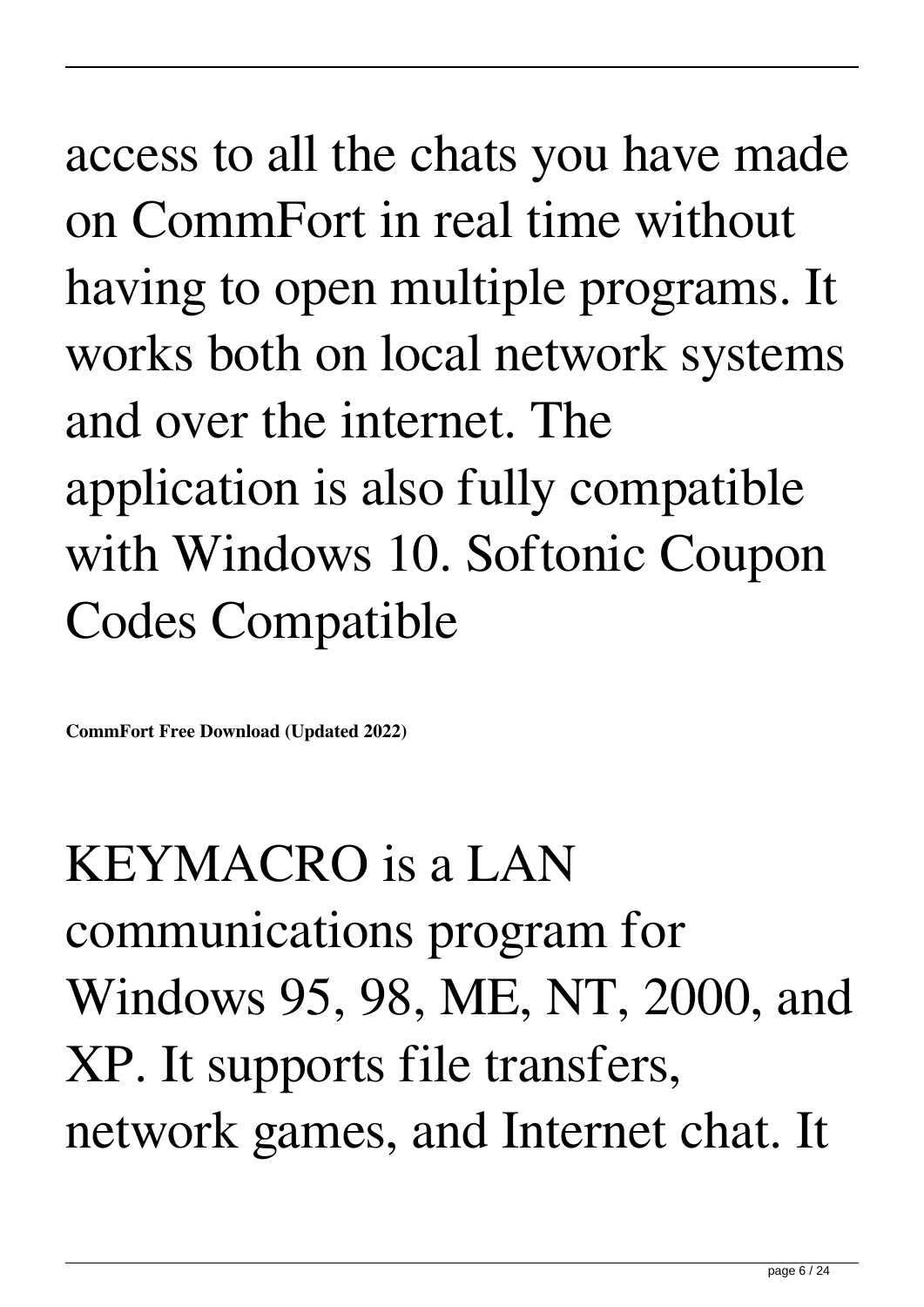## uses the same server protocol as X-Chat. Unlike other chat programs, KeyMacro can be used as a server for many X-Chat clients to take advantage of all the features of X-Chat. In our testing, we noted that KeyMacro took no time at all to download and install on our test PC. During a 15-minute session, we did not experience any slowdowns or errors in the program. We have come across no performance issues whatsoever. It has a clean interface that reminds us of Pidgin, the popular Internet messenger. It comes with a chat window, which is opened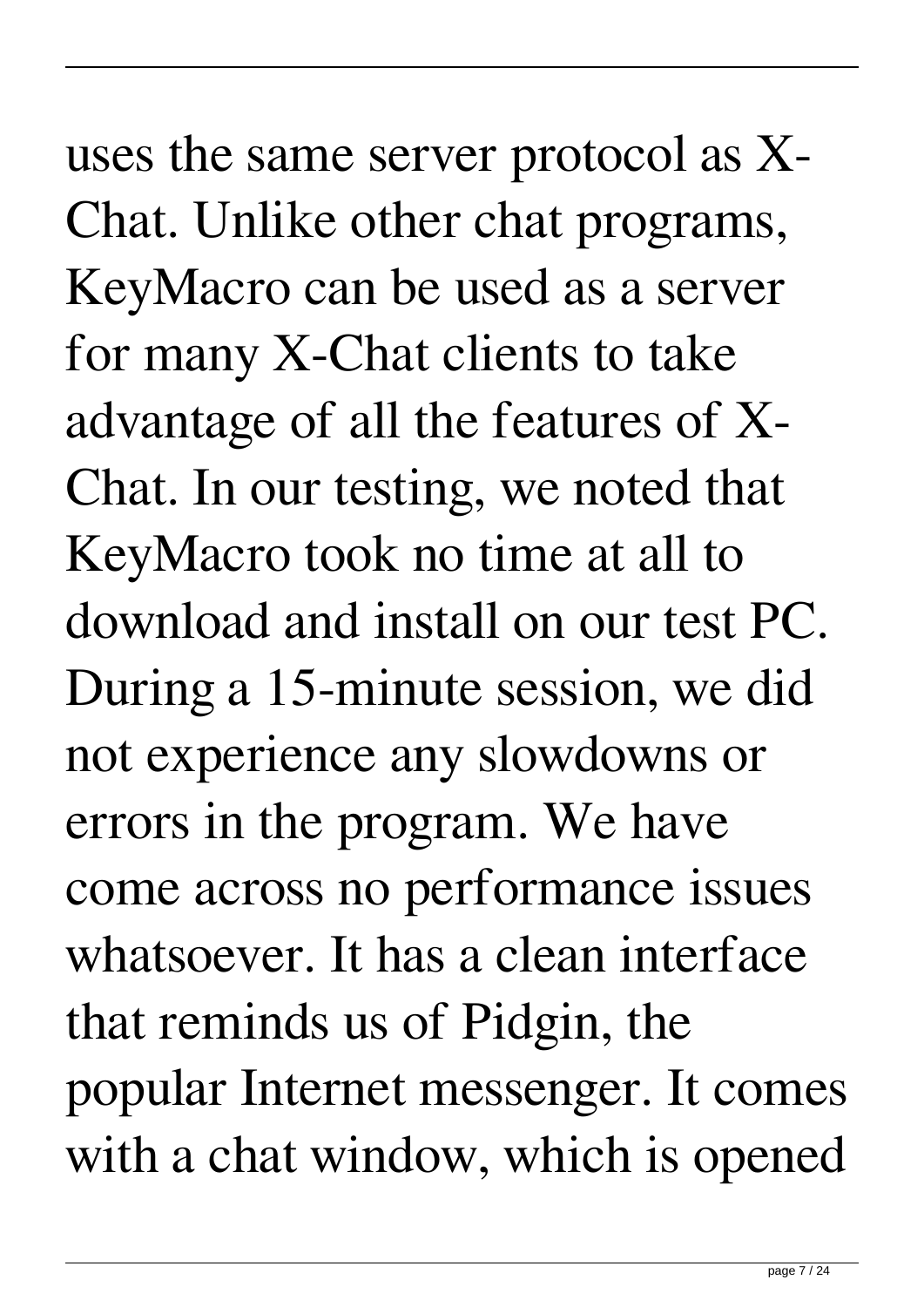by clicking the chat button on the window's toolbar. You can move this window to any other part of the screen, move it up or down the screen, resize it, and switch to full screen mode. The chat window features an address book, a file transfer window, and a console window. File transfer File transfers are an integral part of the program. You can send files to other computers in your LAN by dragging and dropping them into the chat window. We liked that you can configure this dialog's size and location on your desktop. After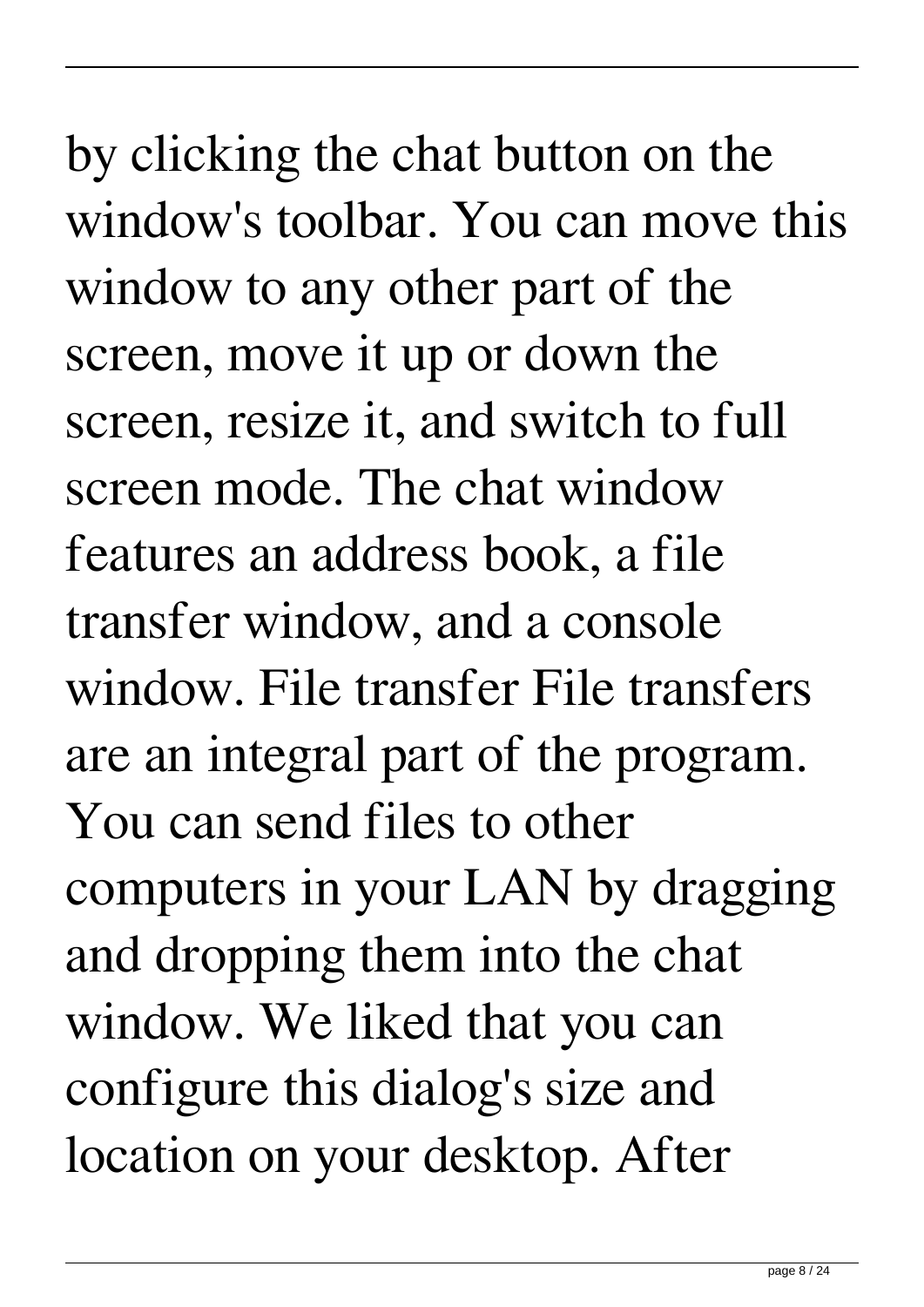## selecting the files to be transferred, you can click the chat button, and KeyMacro will initiate the file transfer. As we noted, the chat window is a separate window that can be moved to any location on the screen. You can configure this. The chat window features the following features: - Add a contact to your address book - View any chats in the network - View the owner of a chat - Block message senders - Send files to other chat clients - Add files to a chat channel - File transfer The file transfer window is used to transfer files to another computer in your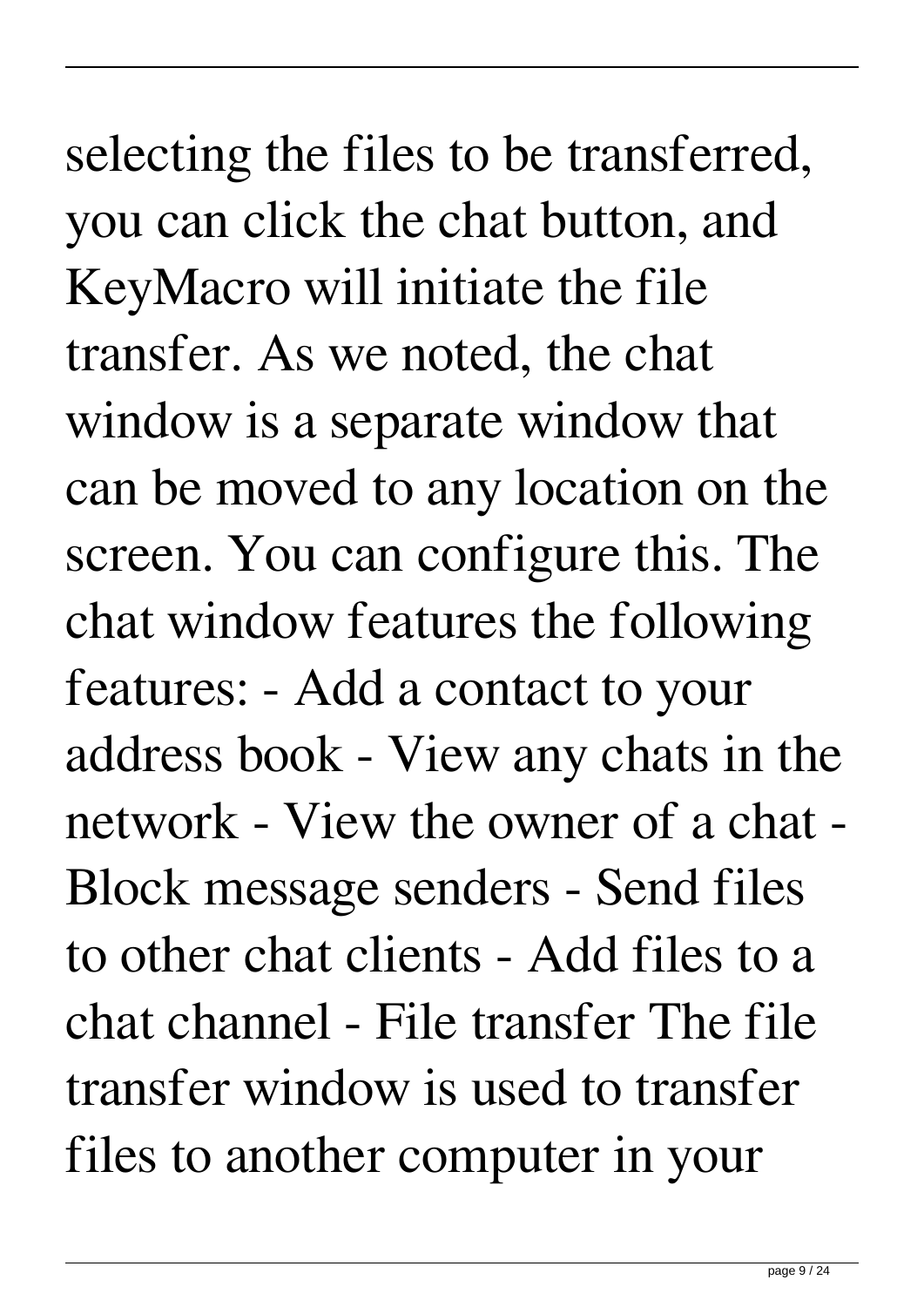LAN or the Internet. You can specify a file size, download speed, and a message to be sent to the receiving computer when the file transfer is complete. When you start a file transfer, you will see a small progress bar in the file transfer window. The most interesting and useful feature of KeyMacro is its support for X-Chat. X-Chat features real-time chat, user management, and file transfers. Chat features KeyMacro supports all X-Chat features, such as AIM, ICQ, 77a5ca646e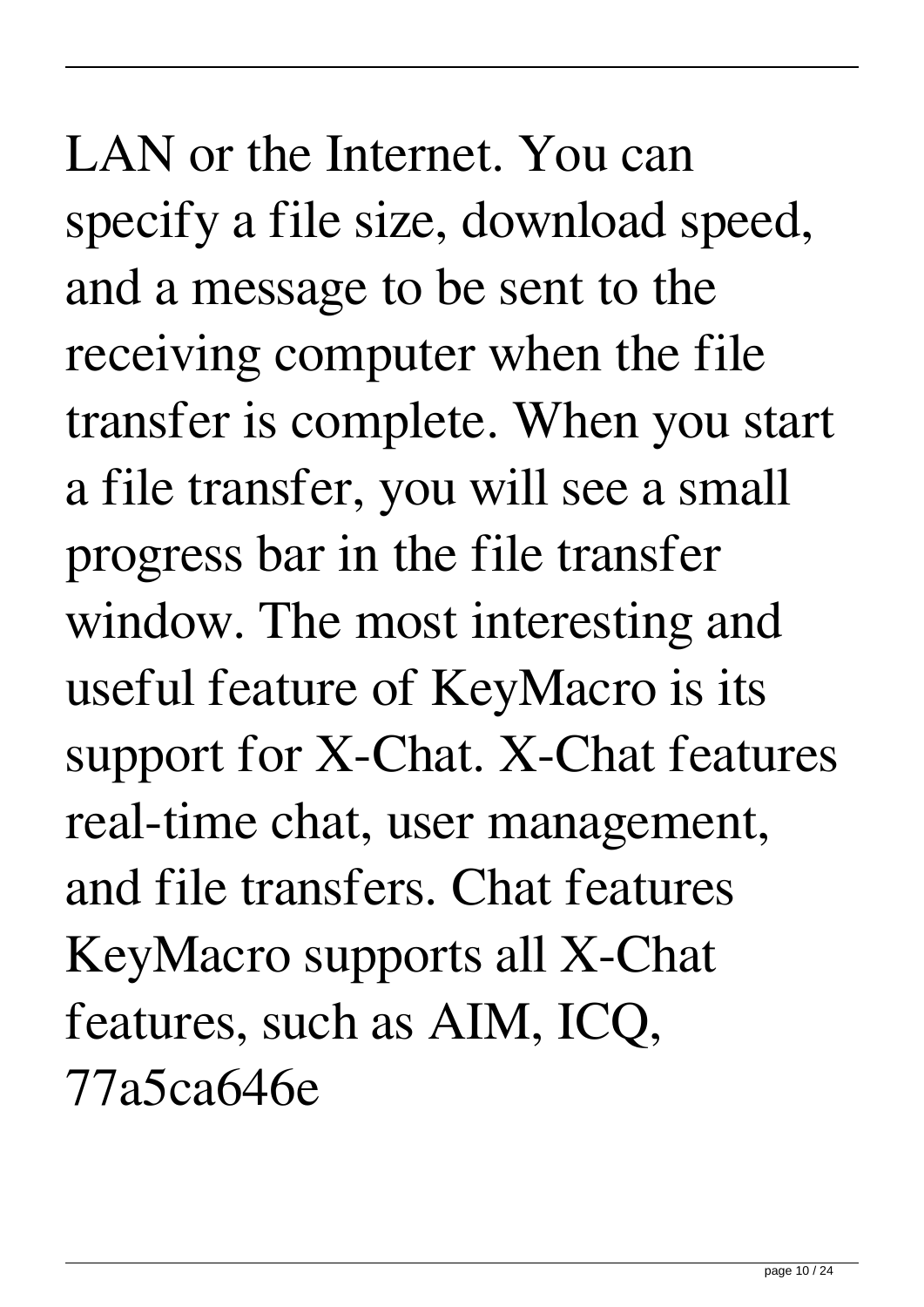CommFort is a chat messaging system that permits computers to easily communicate and transfer files within a local network. It comprises a server and client component. The CommFort server This module can be easily installed. Although this is not mentioned in the setup, it automatically integrates an entry into the Windows boot sequence. Its interface is represented by a small window with a plain and simple structure, showing the number of the currently connected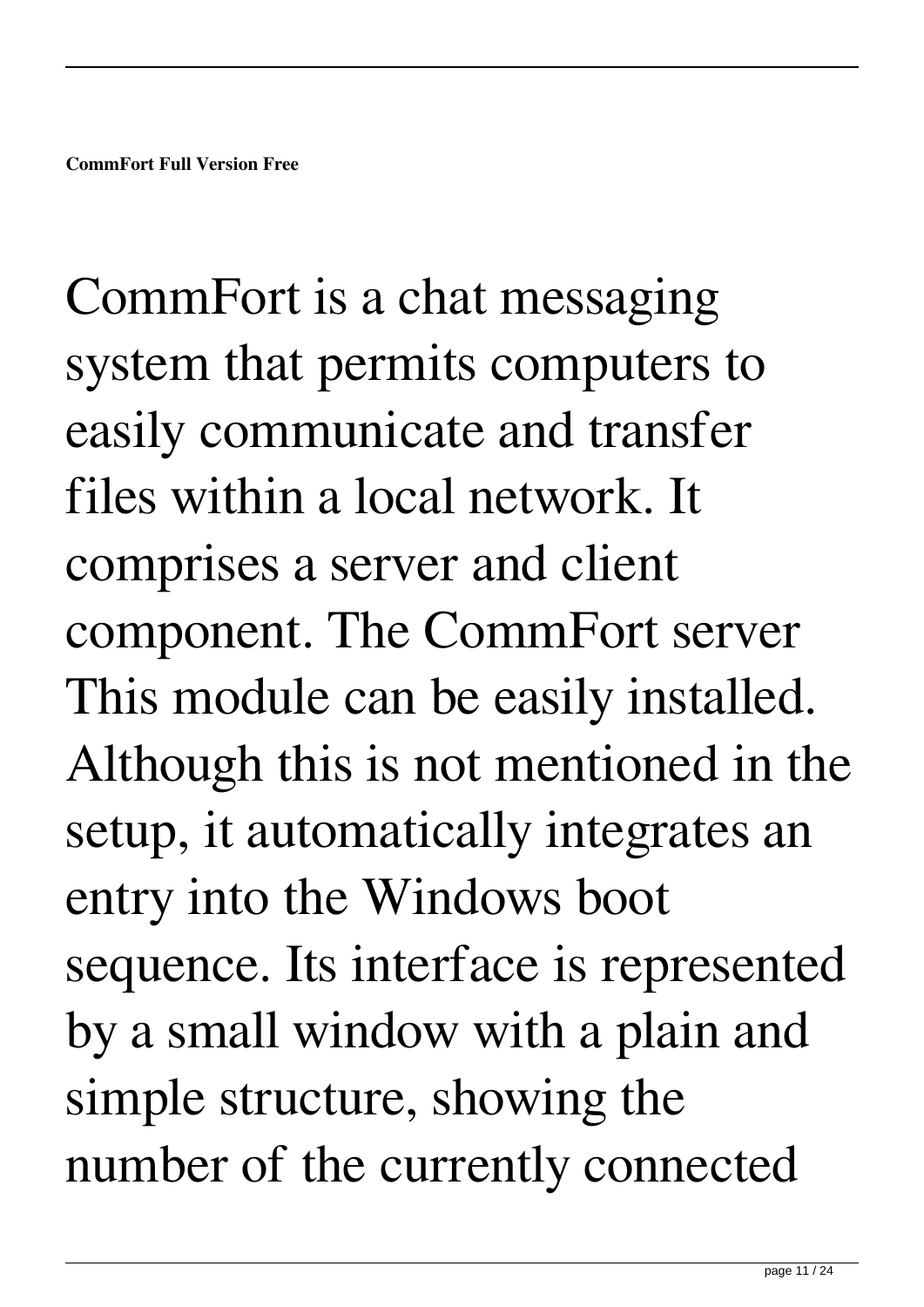and registered users. Manage permissions, restrictions, user privacy, and main functions It is possible to manage rights by simply indicating a user name and enabling or disabling permissions when it comes to rights, account and account activation managements, access server logs, moderating the bulletin board, all or just selected channels, sending messages to multiple recipients, hiding the IP address, as well as flood protection. Any restrictions can be cancelled after consulting the date, moderator, object, scope, validity and reason for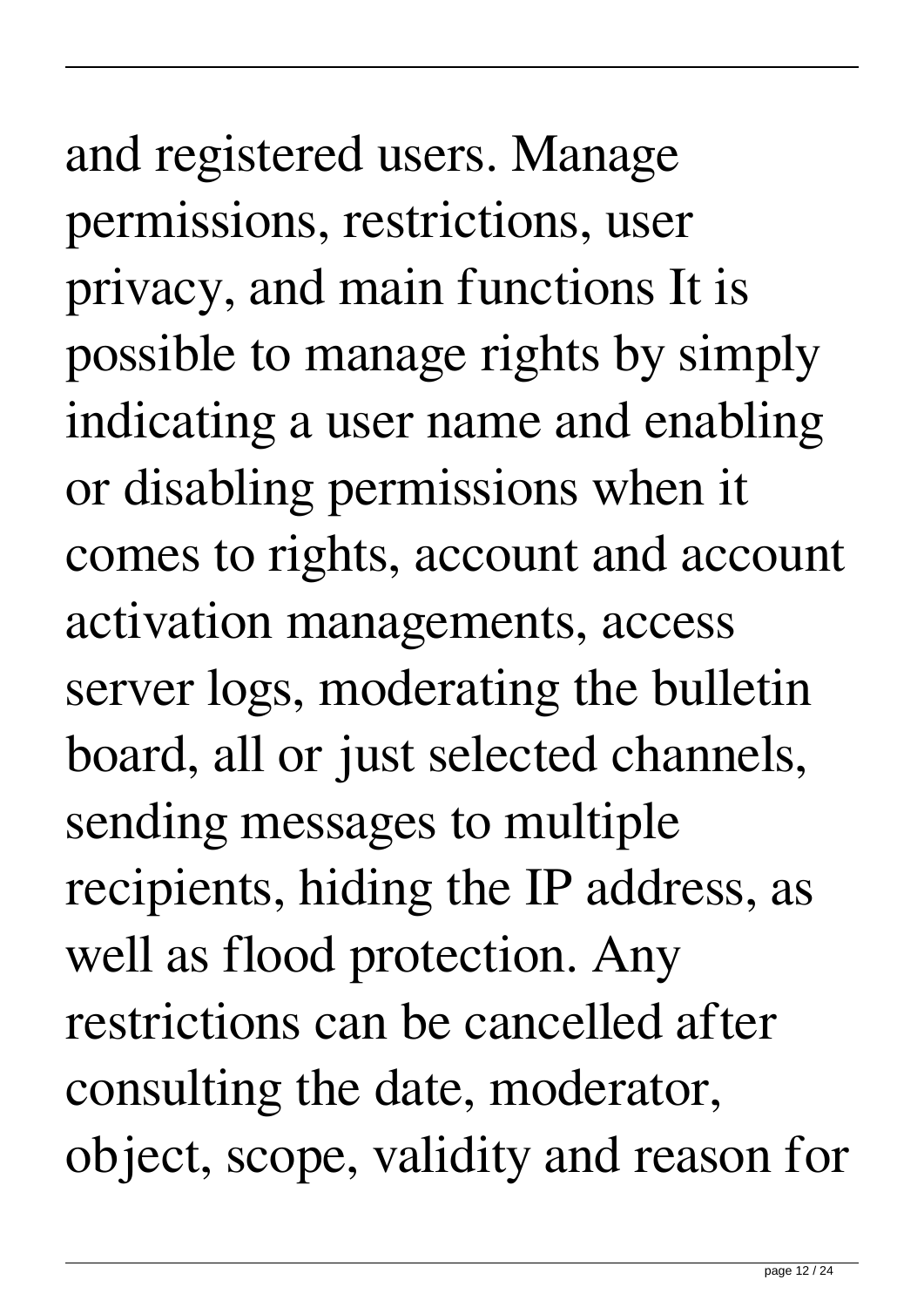## each entry in the list. What's more, you can set a custom port for incoming connections, disable CommFort from automatically running at Windows startup, as well as manage functions when it comes to the audio and video chat, file transfers, screen sharing, the bulletin board, messages to multiple recipients, media content in channels, user privacy (show or hide active processes and clients' IP addresses), along with the ability to attach files to common channels, messages, private channels and the bulletin board. Other CommFort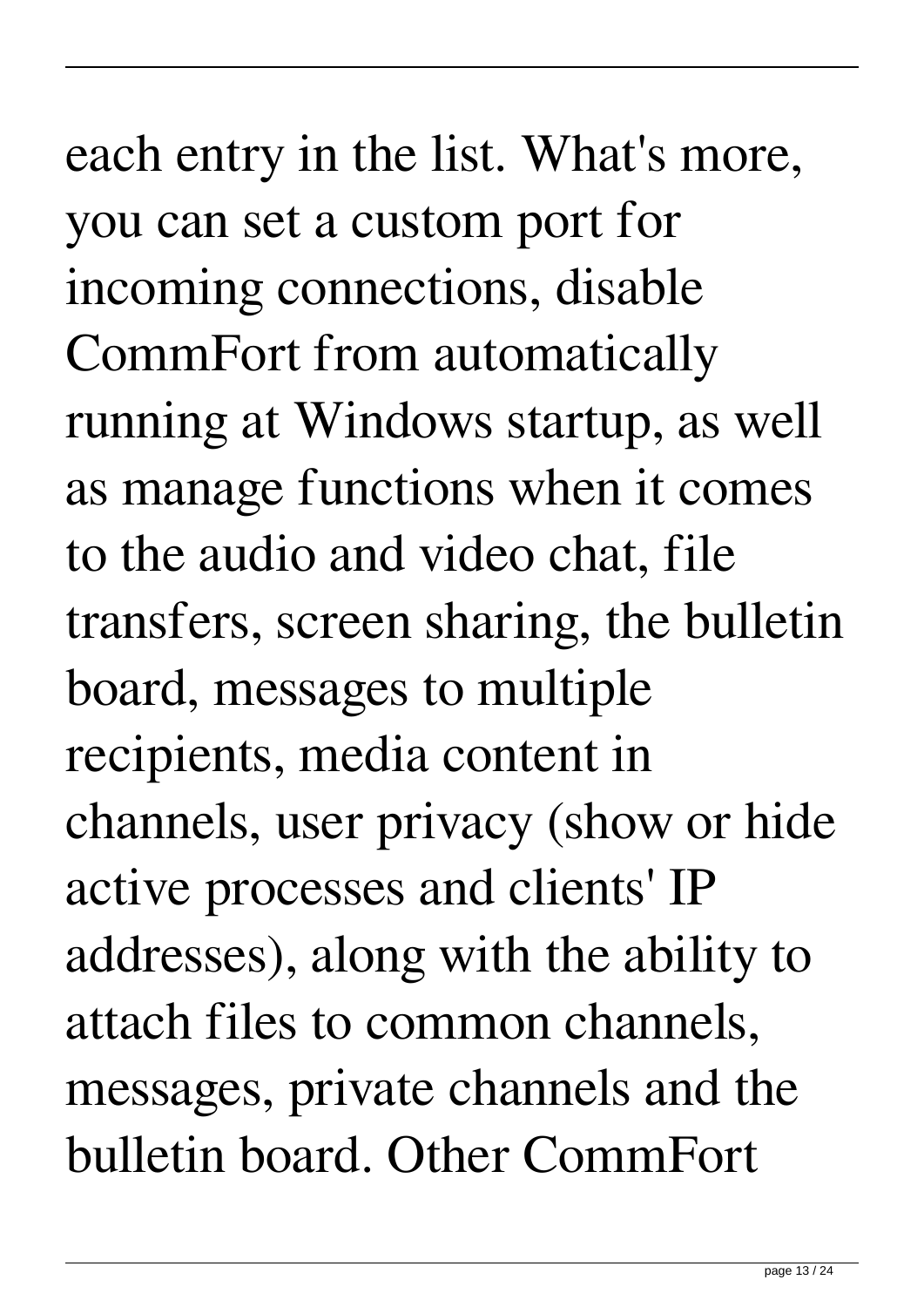## features and the client Additional features of CommFort focus on traffic encryption, the load standard and advanced mode, logging important events (e.g. new user registration, account management), automatically deleting old and inactive accounts, channels and saved messages, filtering inappropriate content, along with flood and spam protection. After installing the CommFort client, all you have to do is write the server address to connect to. Applying a proxy configuration is optional. Evaluation and conclusion We have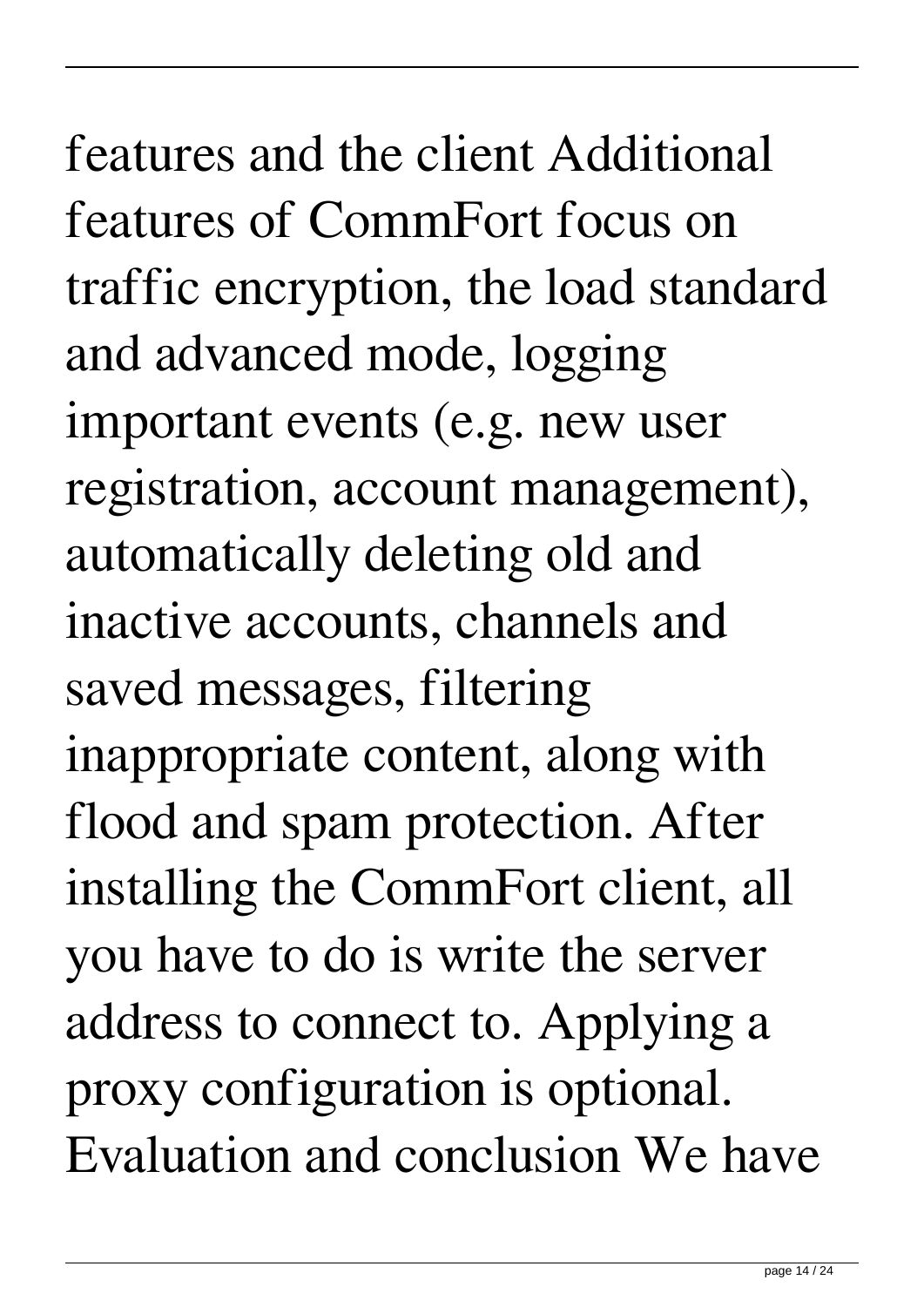not come across any stability issues in our tests, thanks to the fact that CommFort did not hang, crash or pop up error messages. It has a good response time and minimal impact on computer performance, using low CPU and RAM. Taking everything into account, CommFort comes packed with a rich set of options and configuration settings for facilitating a means of communication between computers via LAN. In our opinion, CommFort is an effective, easy to use and affordable chat and file sharing system for Windows computers on a local network. You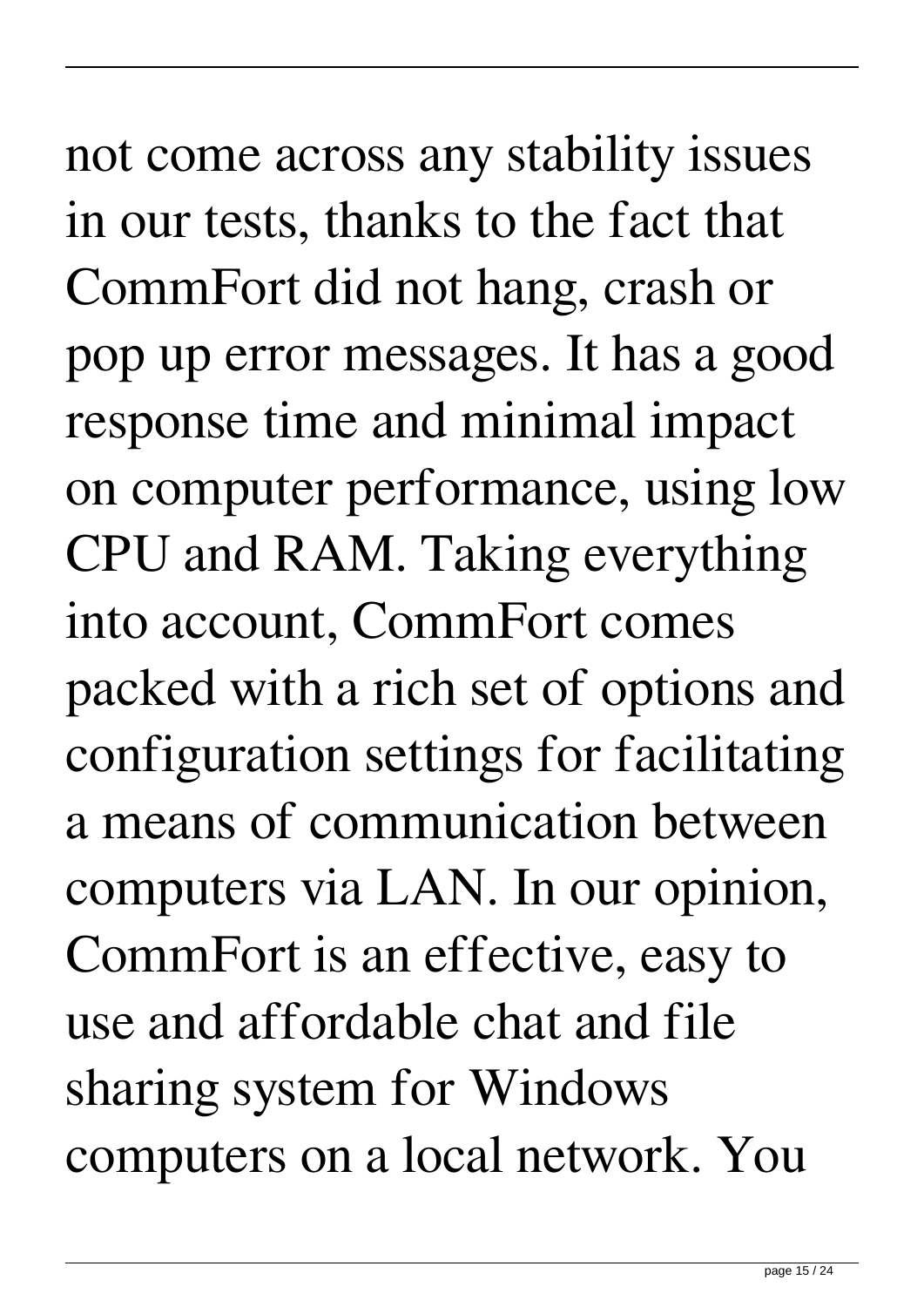#### can communicate with others using our servers, whether by chatting or transferring files. The user

**What's New In CommFort?**

CommFort is a peer-to-peer chat, file sharing and video chat server software that enables computers to easily communicate with one another. Designed for use in small or home networks, it works with Windows PCs and provides security, bandwidth management and instant messaging capabilities. Through a simple setup wizard, CommFort can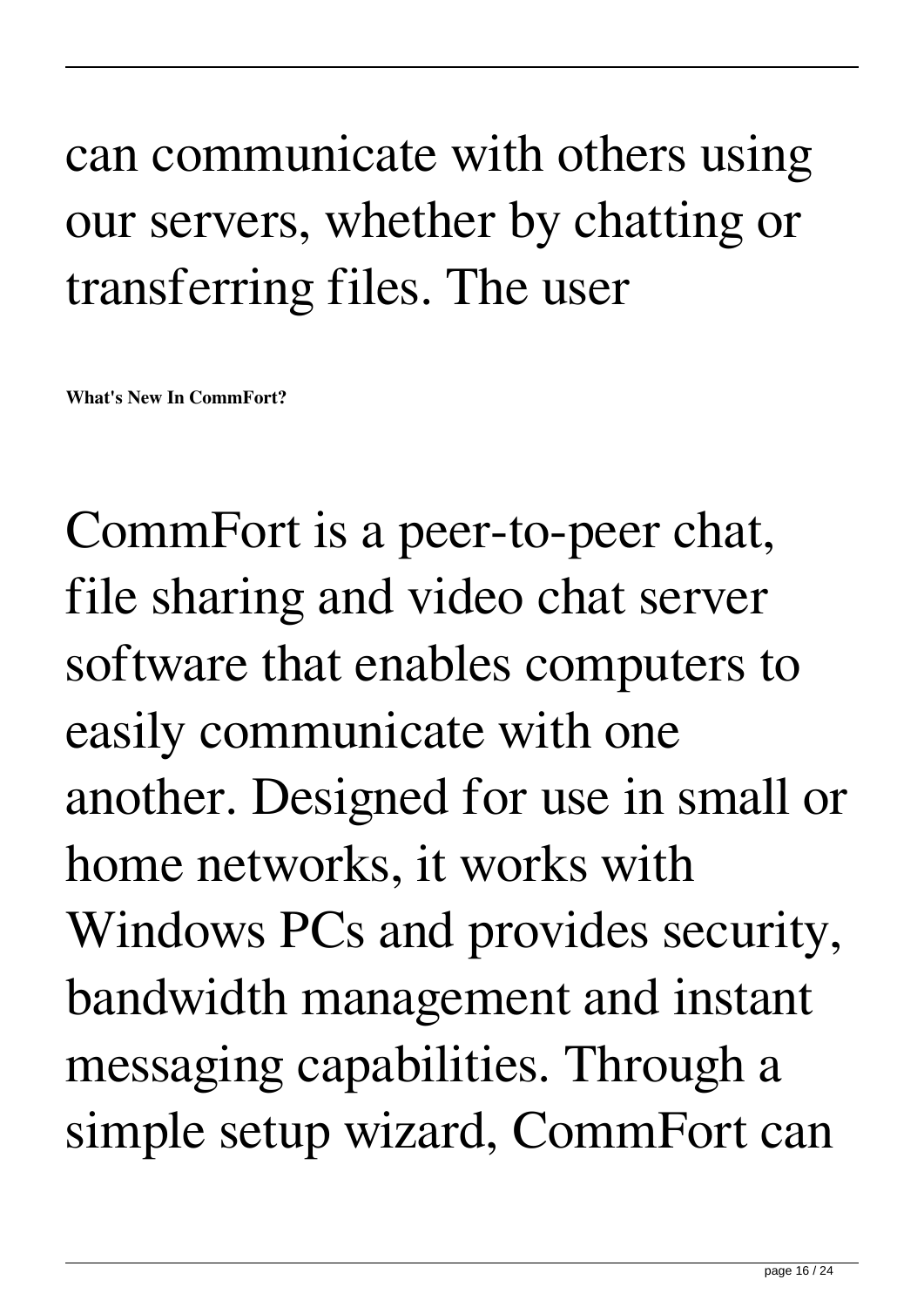#### be easily installed and configured to suit the specific needs of a small business or home network.

CommFort is a system service that loads at Windows boot, and can be used to add new users, manage users, administer user accounts, and add new channels to the system. It is also possible to manage permissions, restrictions, user privacy and channel moderation. In addition, CommFort enables all participants to share media files, perform remote screen sharing, and utilize the built-in audio and video chat client. CommFort Components: Configuration and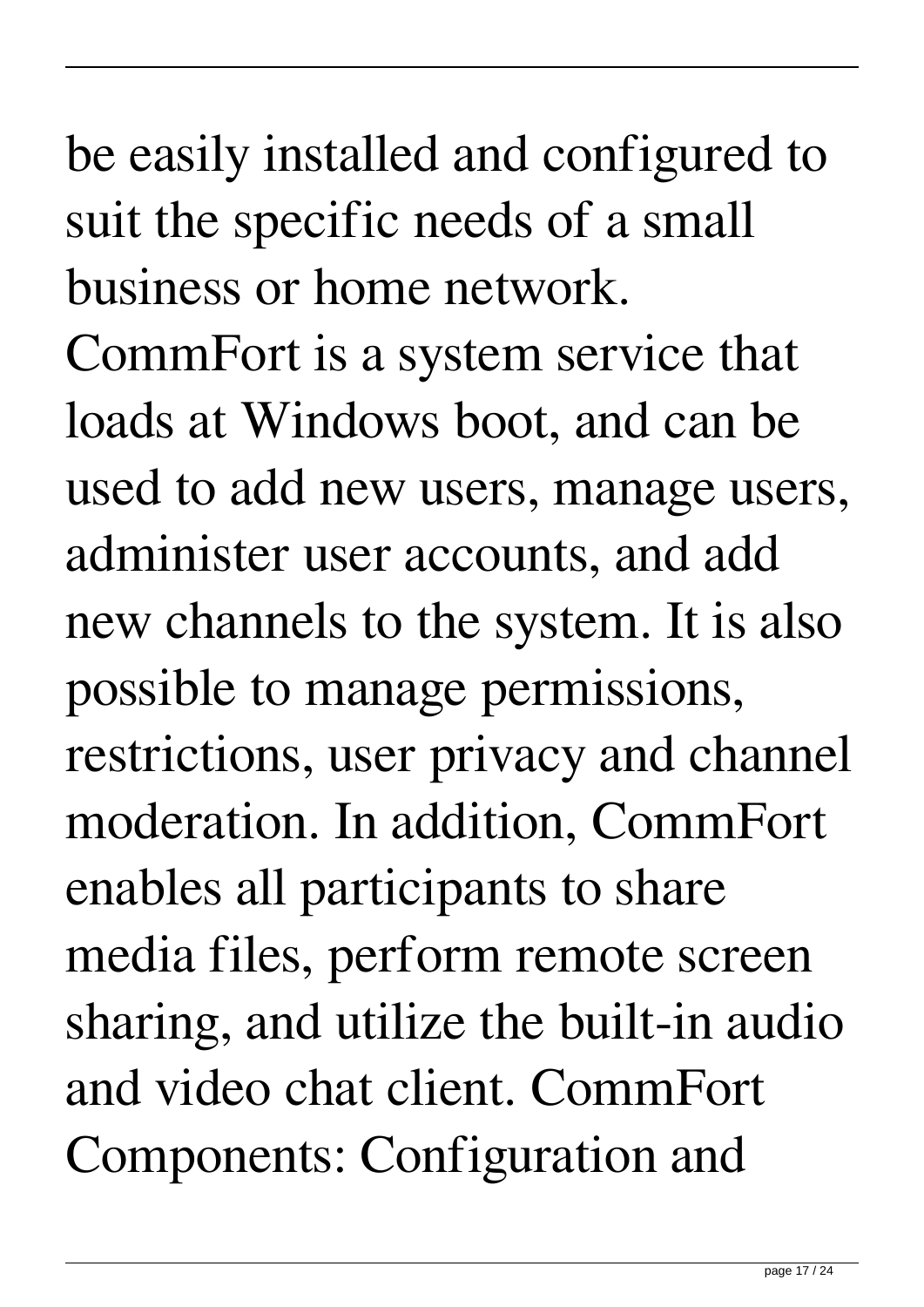Installation - Installation and configuration of CommFort is easy, as it is loaded automatically when the computer boots. It automatically integrates an entry into the Windows boot sequence. User Management - CommFort allows you to manage user accounts on your network and remotely disable accounts. Additionally, it is possible to add new users and delete existing accounts. Permissions, Restrictions, Privacy and Account Management - It is possible to manage the permissions of each user, access the

server log, moderate the bulletin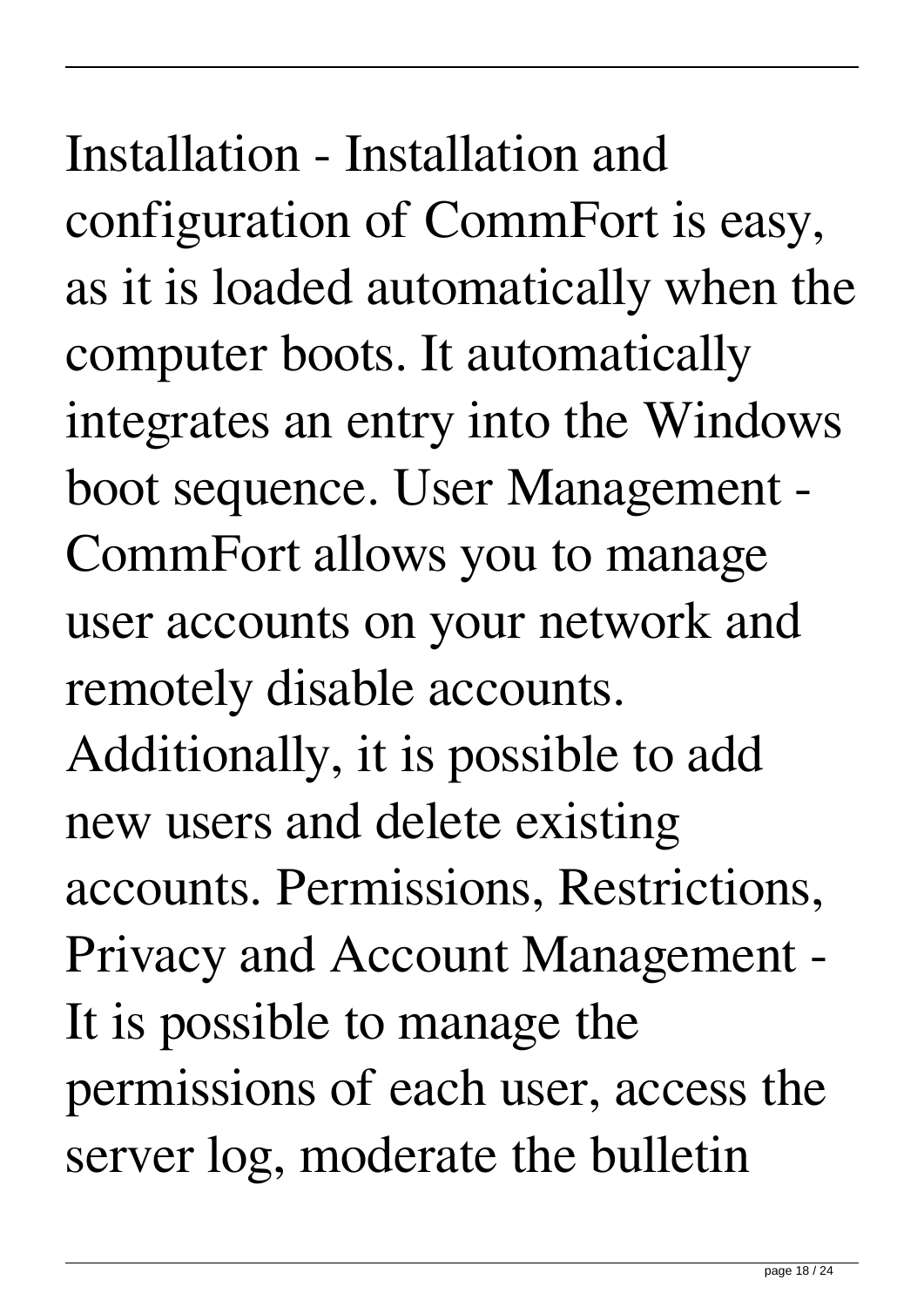board and view the client IP address. Messaging - CommFort provides several modes for sending and receiving messages. You can allow messages to be sent to all users, specific users, or individual channels. File Sharing - Through the built-in sharing tool, it is possible to transfer files between computers and create new shared folders. Additionally, you can create custom channels and add rooms to the system. Audio and Video Chat - CommFort is equipped with audio and video chat features that enable

you to talk with other users directly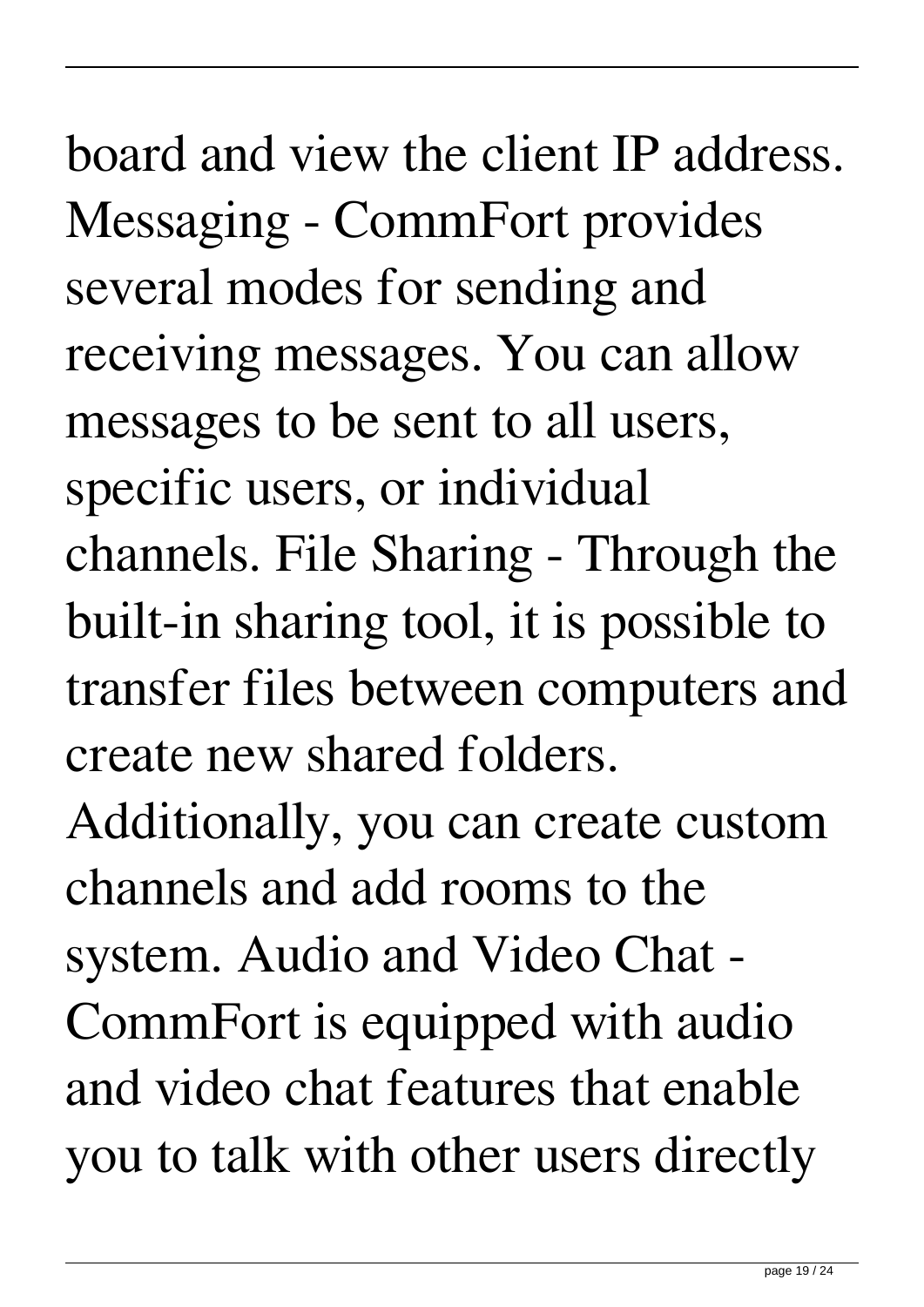through your microphone and webcam. Administration Tools - CommFort is integrated with a powerful administration tool that can be used to view and manage users, permissions, restrictions, messaging, file transfers, servers and channels. Performance Communications software is designed to perform certain tasks without interfering with or slowing down other important applications. In our tests, CommFort did not affect computer performance, despite the fact that it was an intensive use of CPU and RAM. The only major issue was the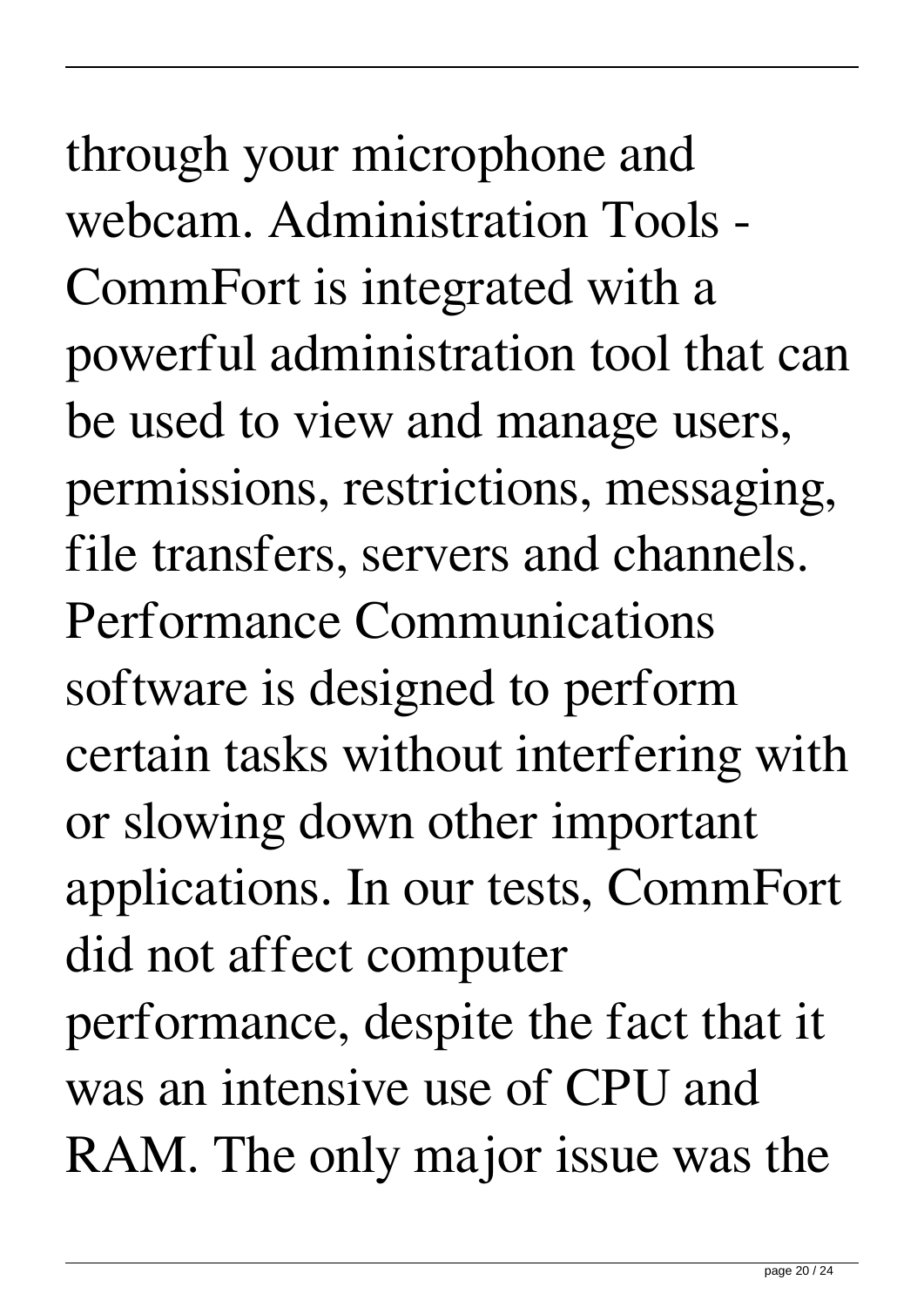client's small size, with a 1024-by-768-pixel resolution. This is a lot smaller than most other messaging software and, as a result, it is difficult to display multiple windows simultaneously. Additional features When installed, CommFort takes up 3.7 MB of space on your computer. Other technical details CommFort's configuration settings are defined in a.ini-type text file in the root folder. You can also set a custom port for incoming connections, disable CommFort from automatically running at Windows startup, as well as manage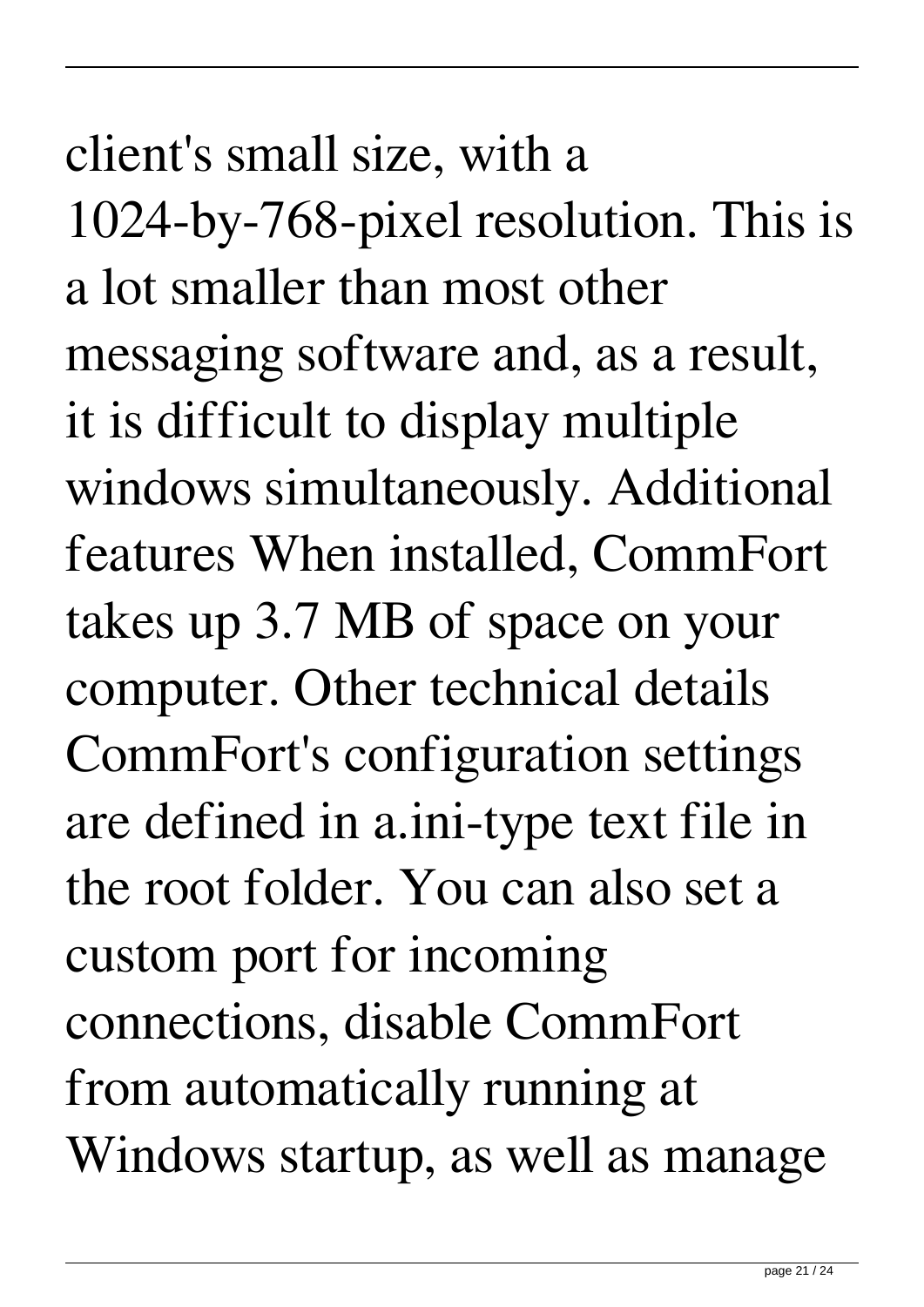#### functions when it comes to the audio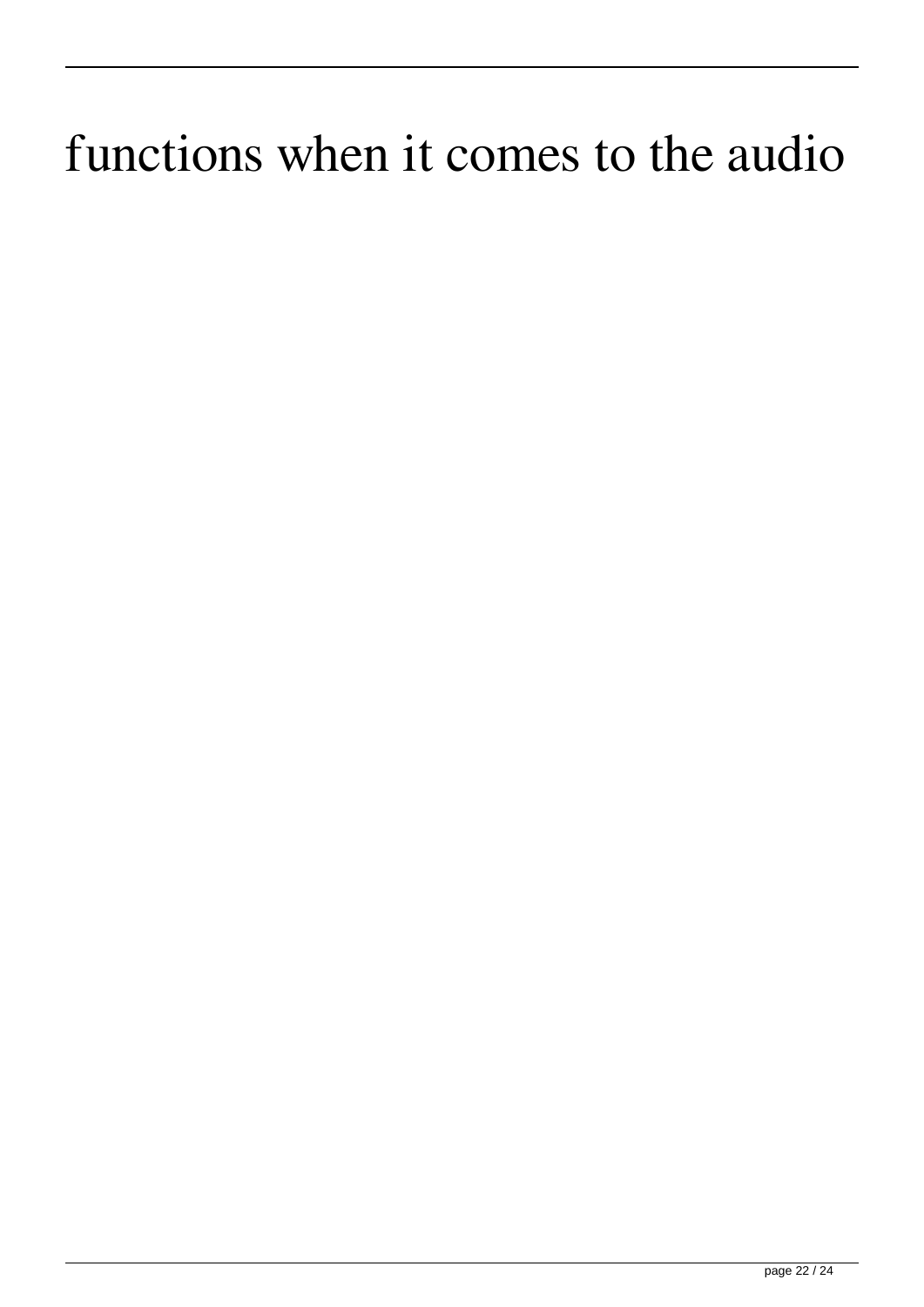Minimum: OS: Windows XP (32-bit), Windows Vista (32-bit), Windows 7 (32-bit), or Windows 8 (32-bit) Processor: Dual core 2GHz (2-core) Memory: 1 GB RAM Graphics: 1GB Graphics Card (Geforce 8600 or ATI X1650) Storage: 1GB available space Additional Notes: HOW TO INSTALL: 1. Copy and paste [url=

#### Related links:

[https://social.maisonsaine.ca/upload/files/2022/06/uZkISYAqzdDP2IH9PKY9\\_06\\_44e37f9cc782b0649d01de2bdb8838f9\\_file.](https://social.maisonsaine.ca/upload/files/2022/06/uZkISYAqzdDP2IH9PKY9_06_44e37f9cc782b0649d01de2bdb8838f9_file.pdf) [pdf](https://social.maisonsaine.ca/upload/files/2022/06/uZkISYAqzdDP2IH9PKY9_06_44e37f9cc782b0649d01de2bdb8838f9_file.pdf)

<https://question2answers.com/wp-content/uploads/2022/06/wyndfab.pdf>